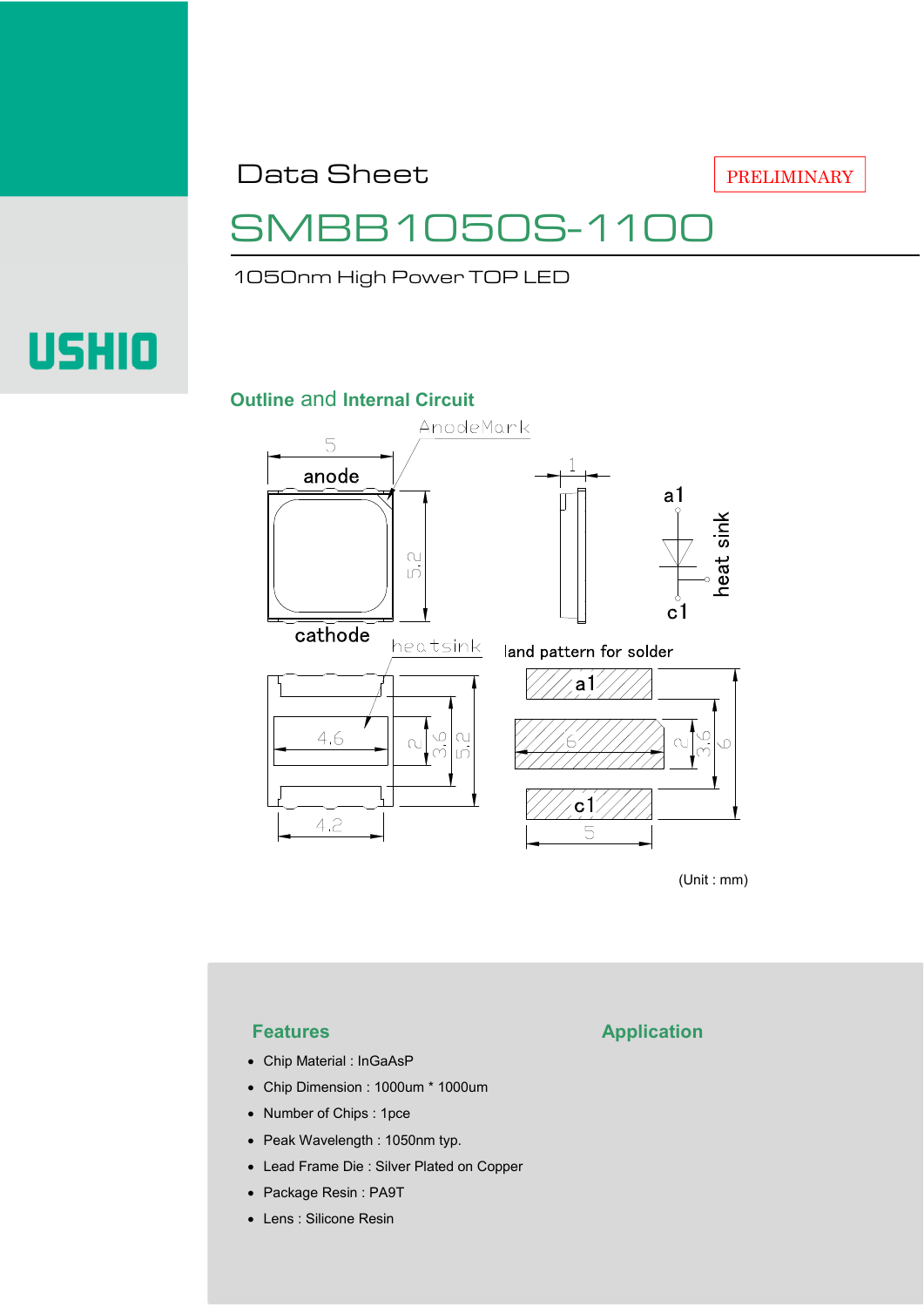

#### **Absolute Maximum Ratings (Tc=25°C)**

| <b>Item</b>                  | <b>Symbol</b> | <b>Ratings</b>  | <b>Unit</b> |
|------------------------------|---------------|-----------------|-------------|
| Power Dissipation            | <b>PD</b>     | 1000            | mW          |
| <b>Forward Current</b>       | IF            | 600             | mA          |
| <b>Pulse Forward Current</b> | <b>IFP</b>    | 2000            | mA          |
| Reverse Voltage              | VR.           | $\sqrt{5}$      | $\vee$      |
| <b>Thermal Resistance</b>    | Rthja         | 10              | K/W         |
| Junction Temperature         | Tj            | 100             | $^{\circ}C$ |
| <b>Operating Temperature</b> | Topr          | $-40 \sim +85$  | $^{\circ}C$ |
| Storage Temperature          | Tstg          | $-40 \sim +100$ | $^{\circ}C$ |
| Soldering Temperature        | <b>TSOL</b>   | 250             | $^{\circ}C$ |

‡Pulse Forward Current condition : Duty 1% and Pulse Width=10us.

‡Soldering condition : Soldering condition must be completed with 5 seconds at 250°C.

#### **Optical and Electrical Characteristics (Tc=25°C)**

| <b>Parameter</b>            | <b>Symbol</b>  | <b>Min</b> | <b>Typ</b> | <b>Max</b> | <b>Unit</b> | <b>Test Condition</b> |
|-----------------------------|----------------|------------|------------|------------|-------------|-----------------------|
| Forward Voltage             | <b>VF</b>      |            | 1.2        | 1.65       | $\vee$      | $IF=500mA$            |
|                             | <b>VFP</b>     |            | 1.6        | 3.5        |             | $IFP = 2A$            |
| <b>Total Radiated Power</b> | P <sub>O</sub> |            | 52         |            | mW          | $IF=500mA$            |
|                             |                |            | 130        |            |             | $IFP = 2A$            |
| Radiant Intensity           | IE             |            | 17         |            | mW/sr       | $IF=500mA$            |
|                             |                |            | 43         |            |             | $IFP = 2A$            |
| Peak Wavelength             | $\lambda p$    | 1000       |            | 1100       | nm          | $IF=500mA$            |
| <b>Half Width</b>           | Δλ             |            | 50         |            | nm          | $IF=500mA$            |
| Viewing Half Angle          | $\theta$ 1/2   |            | ±67        |            | deg.        | $IF=100mA$            |
| <b>Rise Time</b>            | tr             |            | 40         |            | ns          | $IF=500mA$            |
| Fall Time                   | tf             |            | 80         |            | ns          | $IF=500mA$            |

‡Radiated Power is measured by G8370-85.

‡Radiant Intensity is measured by ANDO Optical Multi Meter AQ2140 & AQ2743.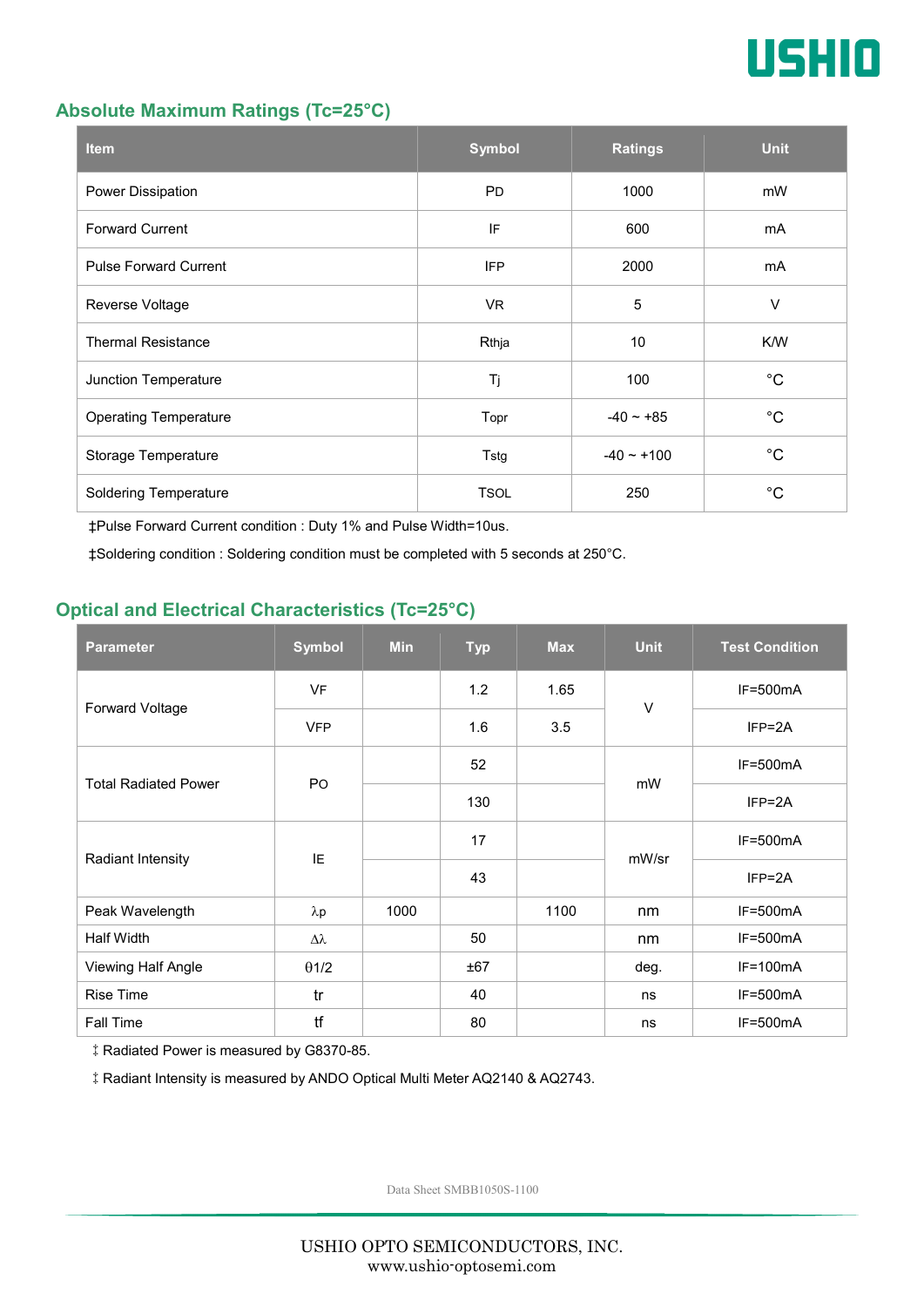

#### **Typical Characteristic Curves**



USHIO OPTO SEMICONDUCTORS, INC. www.ushio-optosemi.com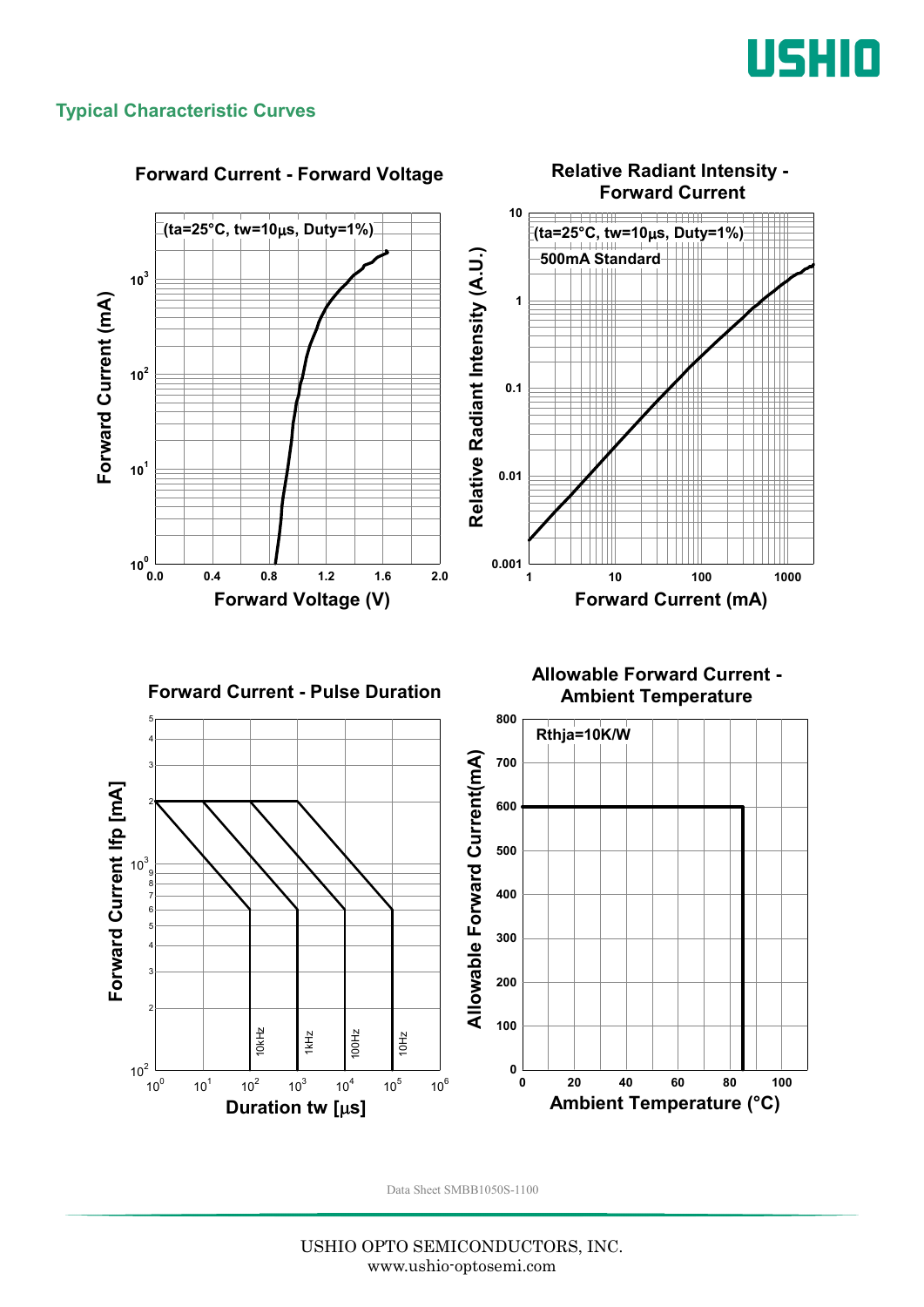



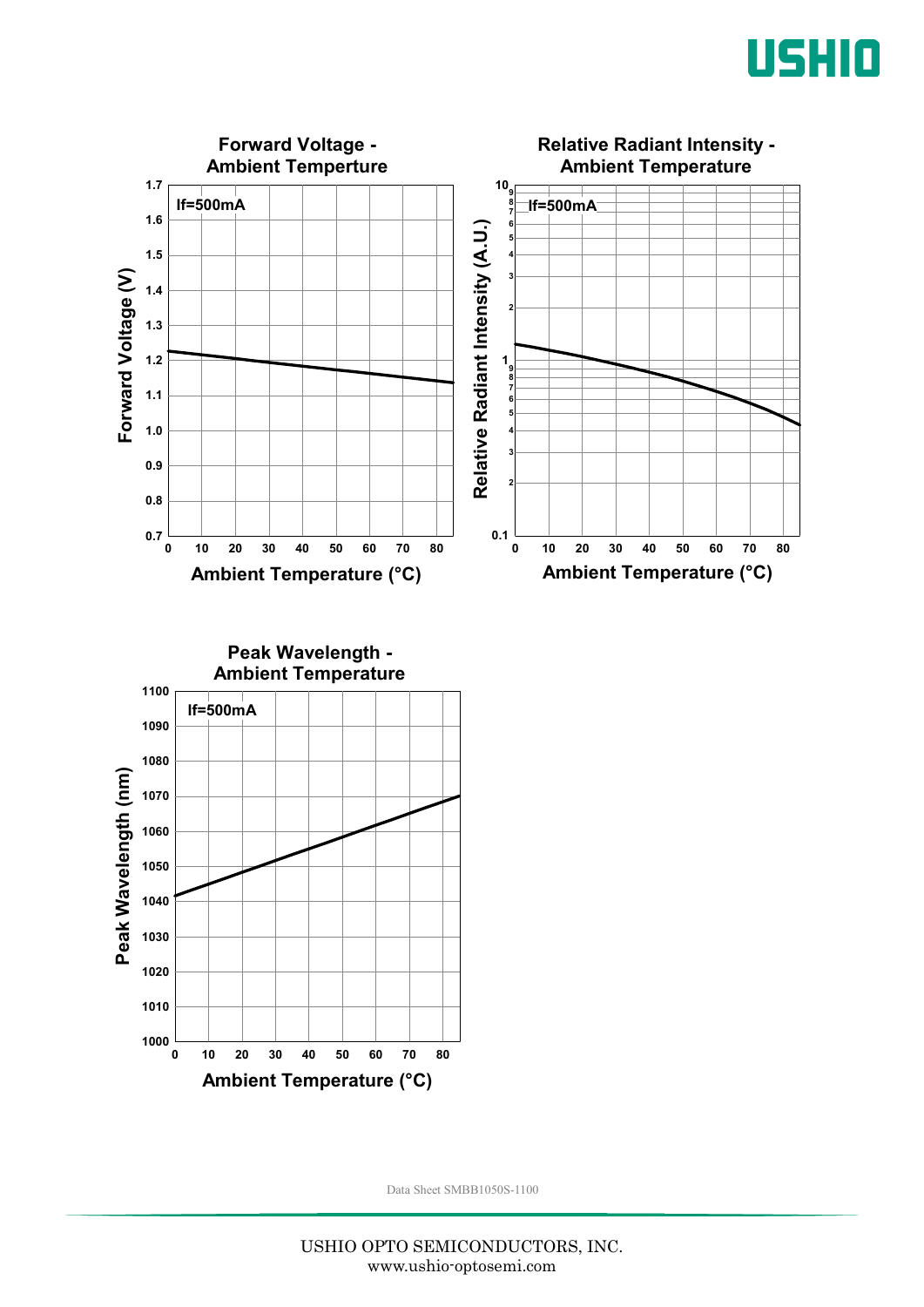

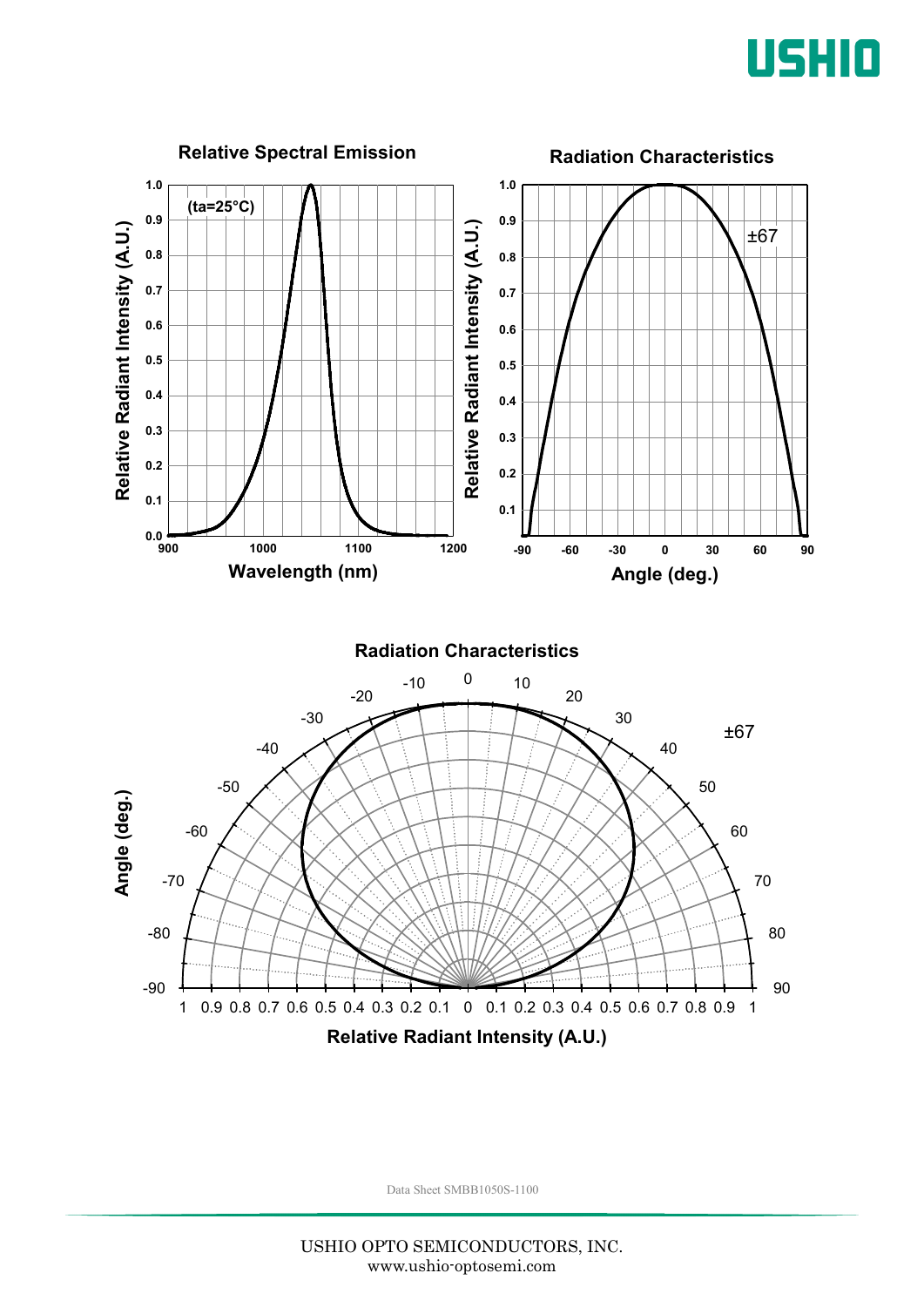

#### **Wrapping**

Moisture barrier bag aluminum laminated film with a desiccant to keep out the moisture absorption during the transportation and storage.

#### **SMD LED storage and handling precautions Storage Conditions before Opening a Moisture-Barrier Aluminum Bag**

- Before opening a moisture-barrier aluminum bag, please store it at <30ºC, <60%RH.
- Please note that the maximum shelf life is 12 months under these conditions.

#### **Storage Conditions after Opening a Moisture-Barrier Aluminum Bag**

- After opening a moisture-barrier aluminum bag, store the aluminum bag and silica gel in a desiccator.
- After opening the bag, please solder the LEDs within 72 hours in a room with 5 30ºC, <50%RH.
- Please put any unused, remaining LEDs and silica gel back in the same aluminum bag and then vacuum-seal the bag.
- It is recommended to keep the re-sealed bag in a desiccator at <30%RH.
- The 72-hour- long floor life does not include the time while LEDs are stored in the moisture-barrier aluminum bag. However, we strongly recommend to solder the LEDs as soon as possible after opening the aluminum bag

#### **Notes about Re-sealing a Moisture-Barrier Aluminum Bag**

 When vacuum-sealing an opened aluminum bag, if you find the moisture-indicator of the silica gel has changed to pink from blue (indicating a relative humidity of 30 % or more), please do not use the unused LEDs, the aluminum bag, or the silica gel.

#### **Notes about Opening a Re-sealed Moisture-Barrier Aluminum Bag**

 When opening a vacuumed and re-sealed aluminum bag in order to use the remaining LEDs stored in the bag, if you find that the moisture-indicator of the silica has changed to pink, please do not use the LEDs.